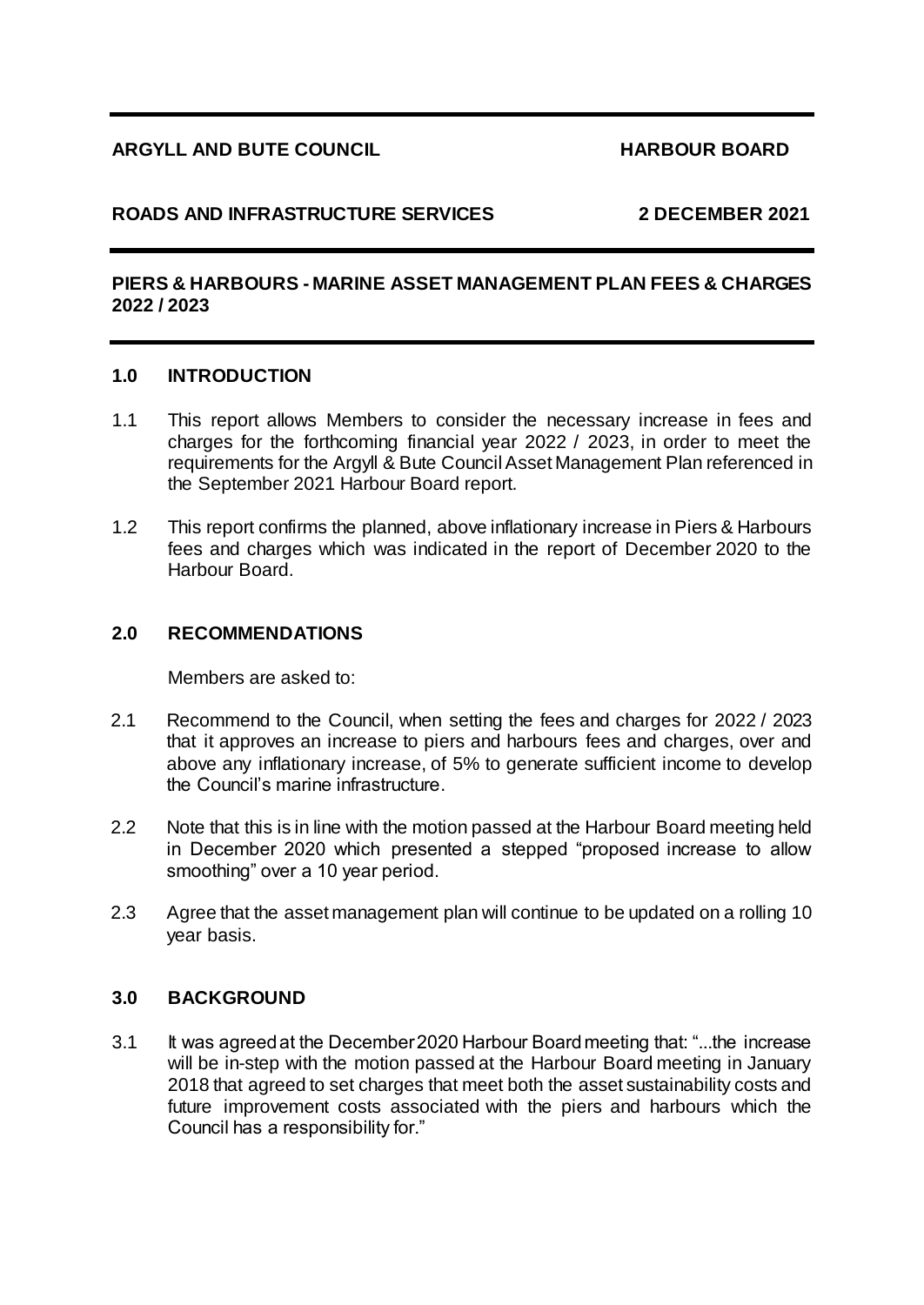3.2 In line with the 2018 agreement, fees and charges will be set at a level which ensures that the income generated at each of the Council's main ferry ports covers the total costs for each individual port plus a contribution to any central "piers and harbours" related costs.

# **4.0 DETAIL**

- 4.1 As previously agreed, in order to fund the various works identified in the asset management plan in future years, it will be necessary to increase fees and charges, over and above any required inflationary increase, on a year-on-year basis. Annual increases in future years are expected to be in the order of 2% to 10%, depending upon confirmed works identified for that particular year (plus any inflationary increase).
- 4.2 It was further agreed that there would be an attempt to smooth the increases over future years to avoid large spikes in the increases required to fund the asset management plan in the years where large expenditure is planned. As detailed in "Table 2" from the December 2020 report the following is a summary of the adjusted increases (above any inflation) to allow smoothing for the next 5 years:
	- $\bullet$  2022 / 2023 5%
	- $\bullet$  2023 / 2024 6%
	- $\bullet$  2024 / 2025 7%
	- $\bullet$  2025 / 2026 7%
	- $\bullet$  2026 / 2027 7%
- 4.3 The proposed increases above any inflation will cover the Council's present plans which also include Transport Scotland, CMAL and CFL projects requiring Argyll & Bute Council infrastructure developments. Officers continue to liaise closely with these bodies to ensure any planned project costs are included in future forecasts once confirmed.

# **5.0 CONCLUSION**

5.1 The proposed fees and charges increase is required to fund future asset sustainability and improvement costs for the Council's present plans for piers and harbours.

# **6.0 IMPLICATIONS**

- 6.1 Policy None directly arising from this report
- 6.2 Financial The proposed increase of fees and charges will ensure that future income is sufficient to maintain and develop the Council's marine assets
- 6.3 Legal Considered to be none directly arising from this report